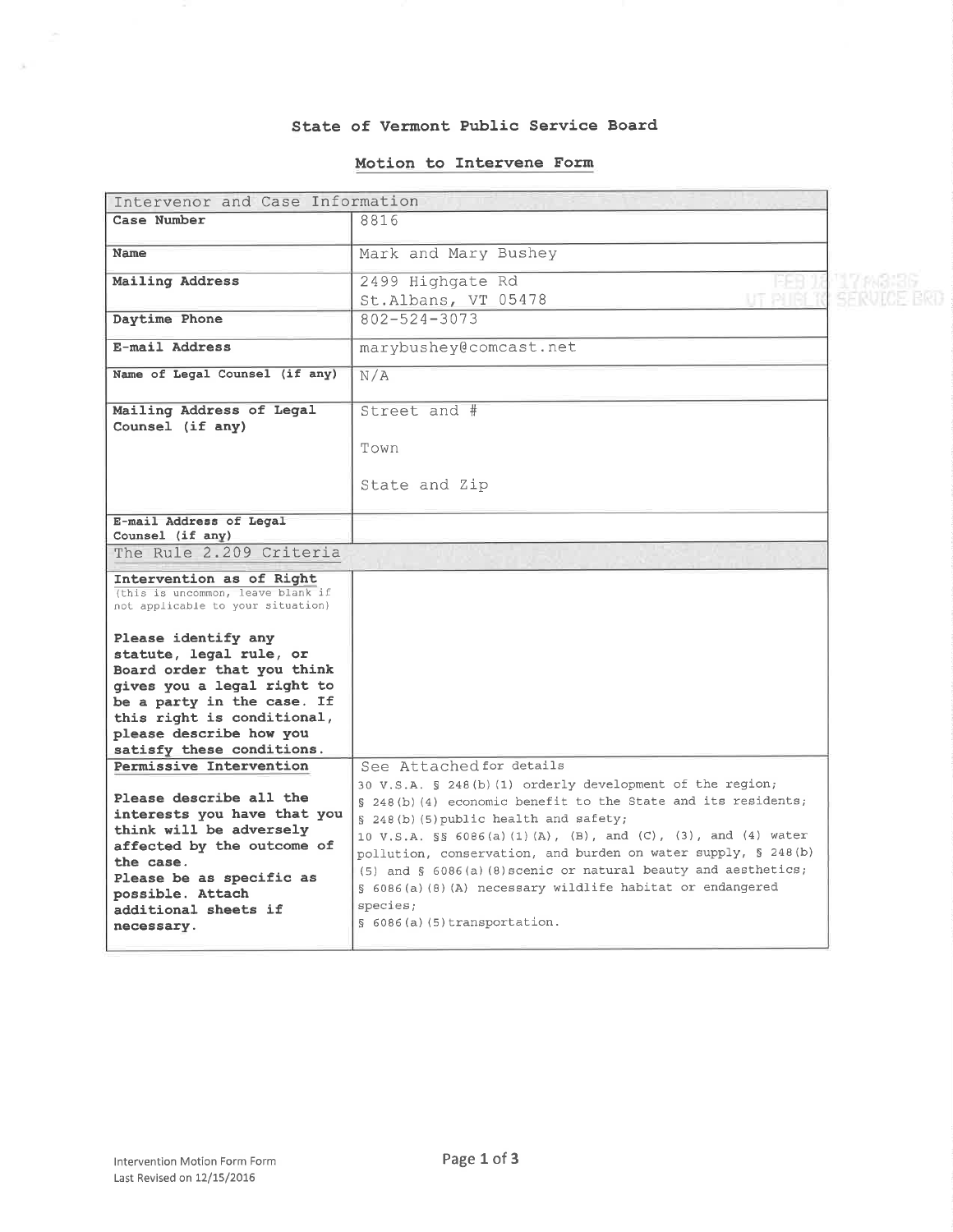| Please state whether there are<br>other ways to protect your<br>interest(s) besides as a party<br>participating in this<br>proceeding. If there is no other<br>way for you to protect your<br>interests, please state this<br>fact. Please also explain<br>whether there is already a party<br>in the case who has the same or<br>similar interest(s) to be<br>protected in the case. | There is no other way for me to protect my<br>interests. |  |  |
|---------------------------------------------------------------------------------------------------------------------------------------------------------------------------------------------------------------------------------------------------------------------------------------------------------------------------------------------------------------------------------------|----------------------------------------------------------|--|--|
| Certification This section may be completed by the intervenor or a duly authorized representative.<br>I certify that the information provided on this form is true and accurate to the<br>best of my knowledge.<br>Print Name Mark and Mary Bushey                                                                                                                                    |                                                          |  |  |
| Mark Busher Mary H Bushey Feb. 16, 2017<br>${\tt Signature} \xrightarrow{}$                                                                                                                                                                                                                                                                                                           |                                                          |  |  |

 $\mathcal{P}$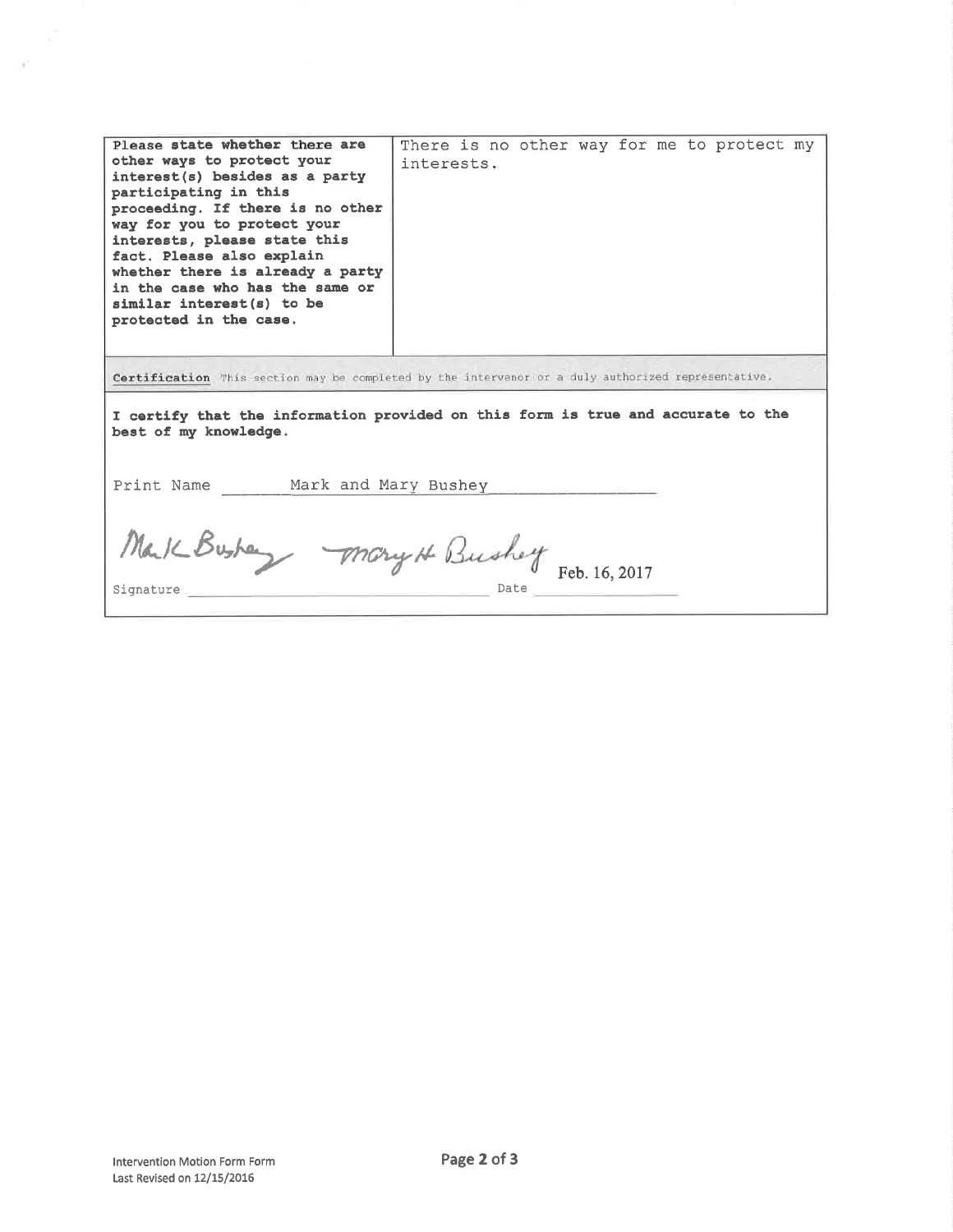l, Mary H. Bushey, in support of the motion to intervene filed by myself and my husband, Richard (Mark) Bushey, subject to the penalties of perjury do hereby state the following facts which are true to the best of our knowledge and ability.

- 1. We are in a unique situation because, depending on the time of the year, we reside on either side (east and west) of this proposed project.
- 2. In the colder months, we reside at 2499 Highgate Road. Our mailing address is St. Albans, but our physical location is Swanton. The project would be visible and probably audible from our home which is at a lower elevation than the project. We have lived here since June, 1965. We chose to build here because of the surroundings. The quiet countryside of pastures and meadows were big factors in deciding to settle here. Construction of this proposed project would diminish the quality of the surroundings and intrude upon the visual and auditory harmony of our home.
- 3. We read the morning paper at our breakfast table in front of double windows which face the east. The sun is often coming up over the ridge as we read the news, other feature stories and pursue completing the various puzzles in the paper. Flicker from the proposed wind turbines would intrude on this enjoyable daily routine,
- 4. When weather is warm enough, we enjoy a second cup of coffee with the newspaper on our back deck. We are now retired and consider this practice a small reward for our many years of full time employment. This space is on the easterly side of the house, also. Flicker from the proposed project would interfere with our enjoyment of this activity. The industrial sized proposed turbines would intrude on the pastoral ambiance we so wish to enjoy.
- 5. These past decades we've considered the view of the ridgeline to be a special asset of our home. This feature will be degraded with the clearing for the road and seven turbines, especially in the forested areas.
- 6. Our water supply is a 515 feet -deep artesian well, which is a costly and core part to our home With all the blasting to accommodate huge cement pads for this proposed seven turbine project, we fear this necessity could be compromised.
- 7. When the wind is blowing from the south east, we are concerned the noise from the turbines will particularly intrude on the peaceful enjoyment of our Swanton property.
- 8. ln the warmer months, we reside in our cottage at 535 Simonds Road, Fairfield Pond. The project would be visible and audible from our cottage, which is also at a lower elevation than the project. We would estimate our cottage is one-and-a-half miles from the project with onehalf mile of that across water. We have spent the warmer months each year at our cottage along the easterly shore of Fairfield Pond since July 1973.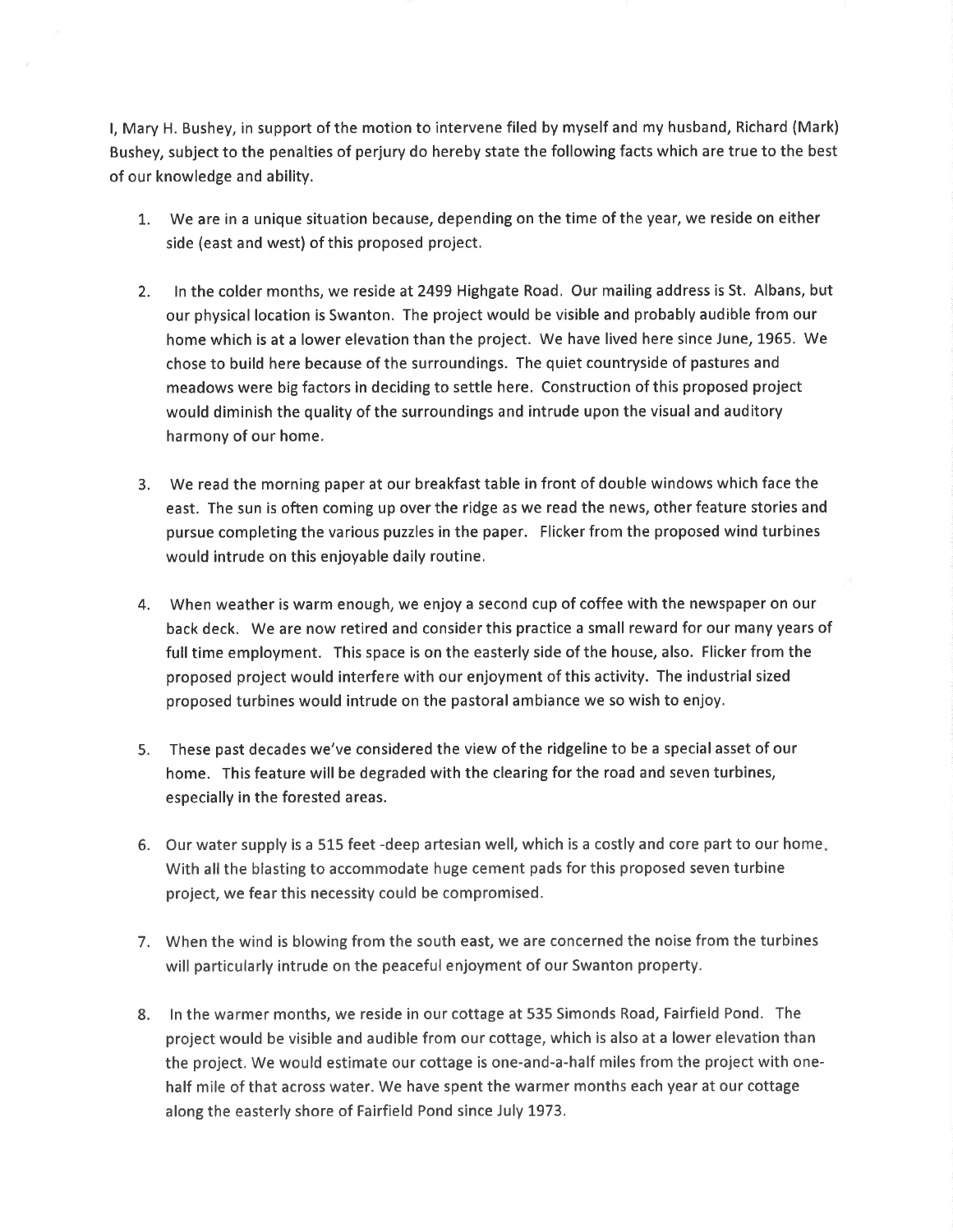- 9. The view and peaceful surroundings are significant factors in our selection of this cottage instead of purchasing one on a larger and busier body of water. The early morning solitude of dropping a fish line into the still-as-glass water or slowly paddling a canoe through the reflection of continuous trees along the shoreline are some peaceful things we truly enjoy. The noise created by this project would intrude on the tranquility we wish to enjoy.
- 10. The prevailing southwest summer wind would push the noise from the proposed turbines across the surface of the pond. We have experienced this push of noise when visiting neighbors of another industrial wind farm.
- LL. We enjoy many hours floating on the water after dark seeking to identify various planets, constellations of stars and sometimes seeing shooting stars! Up to seven blinking red lights on turbines and shadow flicker from moonlight would diminish the enjoyment of being on the water at night.
- 12. Shadow flicker when the sun is setting in the late summer and autumn would degrade the enjoyment of that part our cottage experience should this project be constructed.
- 13. Thousands of geese each year fly back and forth over the pond and rise up over the ridgeline to access the cornfields on the other side. The proposed project would affect many of these geese
- 14. We enjoy observing eagles (both golden and bald) ospreys, loons and blue herons feeding from the pond and flying over the ridge. Construction of this project would affect these magnificent birdsl
- 15. We see Bats and hear many song birds who live and feed along the pond and fly over the ridge We need these bats and birds to control insects. They face harm should this project be built.
- L6. We have been feeding hummingbirds every summer as do nearly every resident along the pond shore. There are multiple hummingbird families with nests in our trees which we enjoy observing feeding in our flowers as well as at the feeder. They even make use of the feeder as we are in the process of placing it back on the hanger after filling. We find them quite entertaining and there has to be a large population just on our shore with so many residents each having birds at their feeders.
- 17. We believe the Vermont Constitution guarantees us the right to enjoy our property.
- 18. Both of these homes are our investments, which we've continued to hold in spite of evergrowing property taxes and costly upkeep, as a hedge on possible nursing home costs in the future. We fear they would be devalued by the building of the proposed project.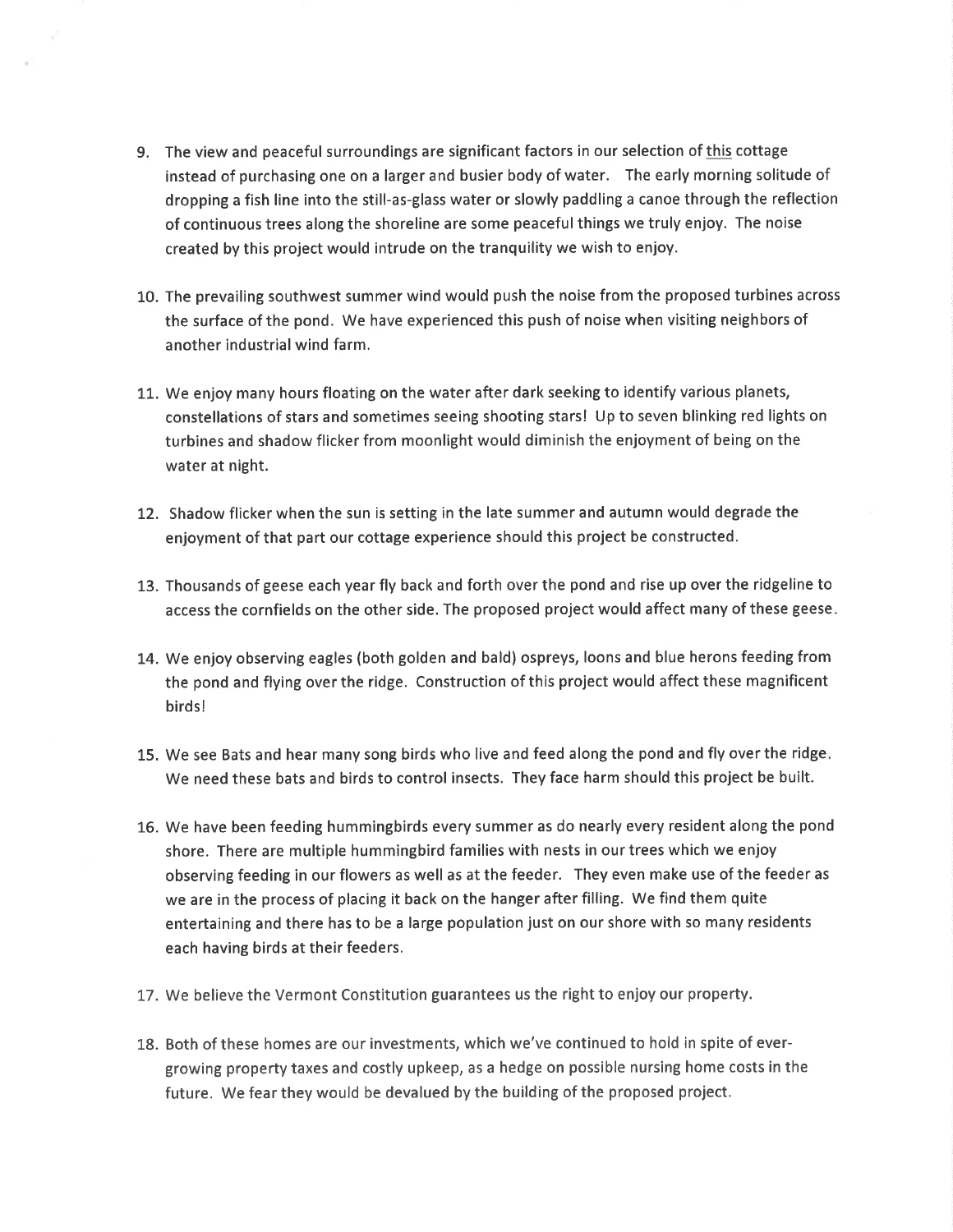Respectfully submitted this 16<sup>th</sup> day of February, 2017.

By:

Mark Busher<br>Mary H Bushey

**Mark Bushey Mary Bushey** 2499 Highgate Rd. St.Albans, VT 05478 802 524-3073 marybushey@comcast.net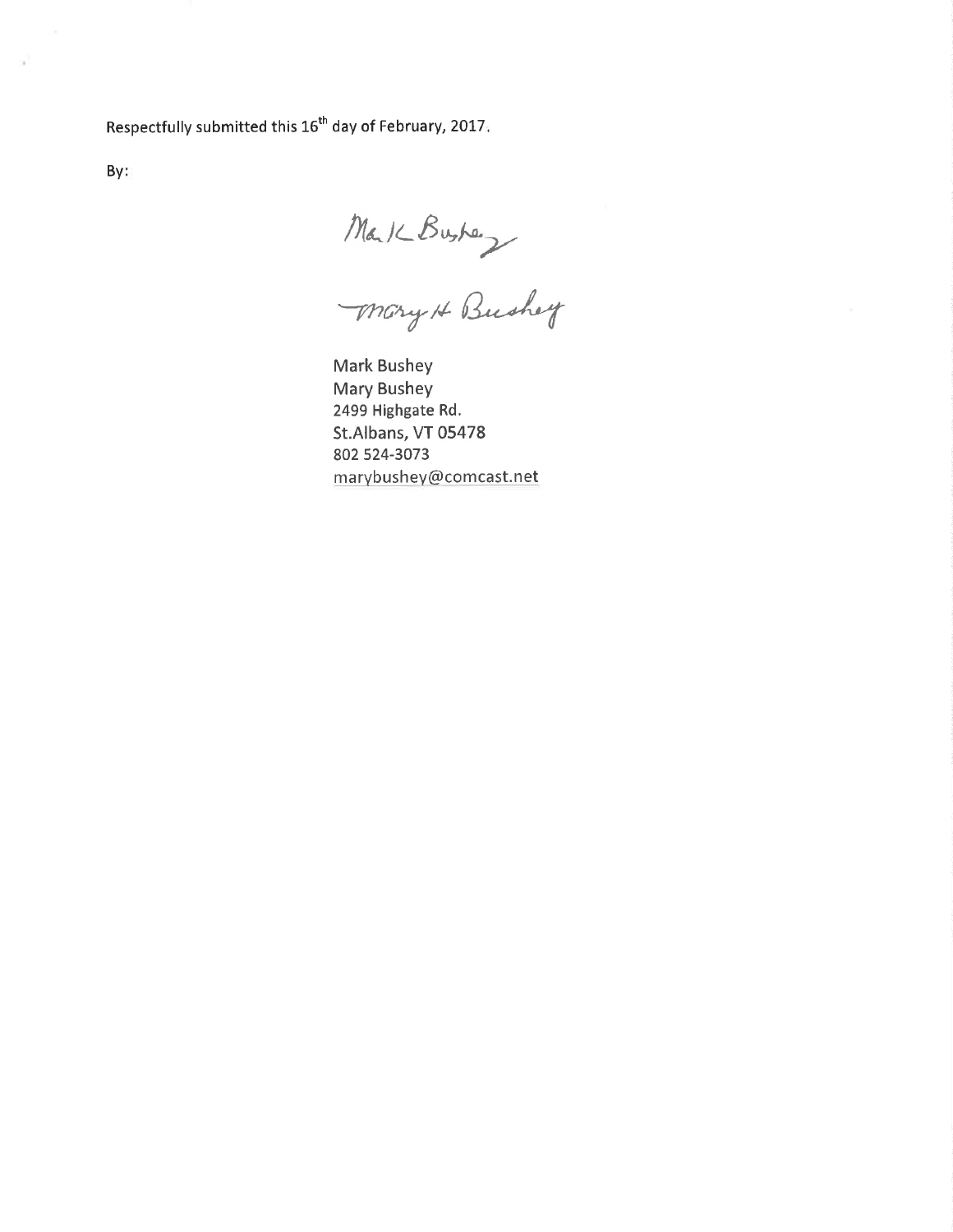# STATE OF VERMONT PUBLIC SERVICE BOARD

Docket No. 8816

Petition of Swanton Wind LLC for a certificate of public ) good, pursuant to 30 V.S.A. \$ 248, for the construction ) of an up to 20 MW wind-powered electric generation <br>plant powered by up to 7 wind turbines located along  $\qquad$ plant powered by up to 7 wind turbines located along ) Rocky Ridge in Swanton, Vermont (1988)

### CERTIFICATE OF SERVICE

We, Brian and Penny Dubie, et.al., certify that on February 16, 2017, copies of the foregoing Notices of Appearance, and Motion to Intervenes of Brian and Penny Dubie, Jeanne Royer, Judith and Patrick Luneau, Karen and Leo McLaughlin, Sally and Bruce Collopy, Kaye and Frank B. Mehaffey, Jr., Terrance Smith, David A. Goodrich, Robert Perkins, Patricia Messier, Sarah & Ed Ferguson, Ian and Danielle Garrant, Curtis Swan and Sara Luneau-Swan, Dan and Nancy Dunne, Erynn & Tyrell Boudreau, Dennis Hendy and Diane Bell, Mary and Mark Bushey, Steve Woodward, Kenneth Fox, Michelle and Luc Deslandes, David Butterfield, Bradley Stott and Jennifer Belanger, Clark and Carol Palmer, Paula Pearsall, Greg Pierce and Paula Kane, Mark and Marianne Dubie, Marie and Gil Tremblay, Patricia Rainville and John Smith, Kevin and Dolores Nichols, Jessica Decker and Lance Desautels, Suzanne Seymour, Mary Hunter, Todd Poirier in the above-referenced matter, were served via First-Class U.S. Mail on the interested persons designated in the following Service List.

Respectfully submitted this 16<sup>th</sup> day of February, 2017.

By:  $\sqrt{}$ u $\ell$ ı Dubio

Brian Dubie Penny Dubie 770 McKenzie Road Fairfield, VT 05455 (802) 734-1877  $p$ ennydubie@gmail.com